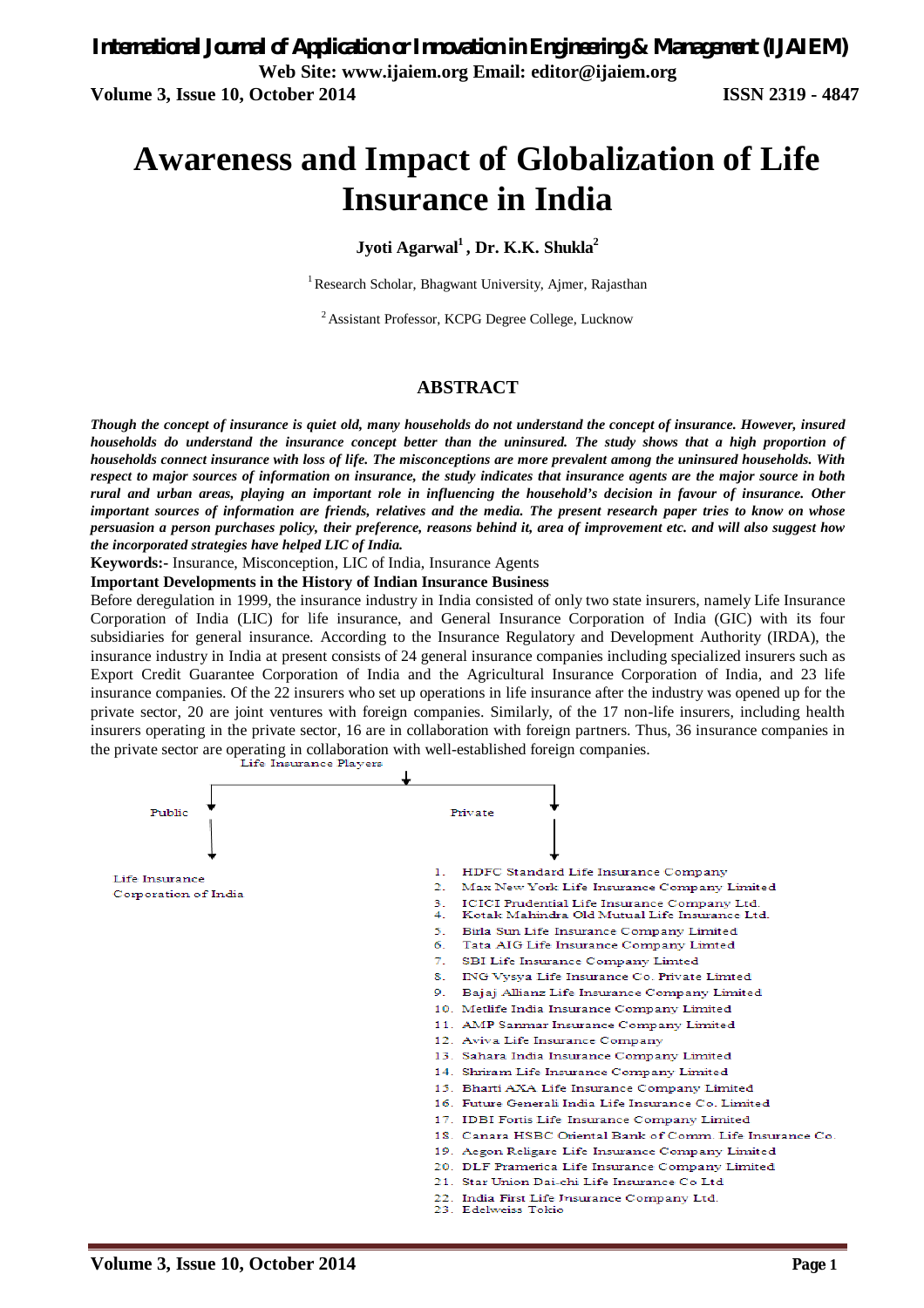**Volume 3, Issue 10, October 2014 ISSN 2319 - 4847**

### **a) Life Insurance Corporation of India**

Life Insurance Corporation was established as a state undertaking on September 1, 1956, with the amalgamation of 245 existing Indian and foreign insurance companies. It entered in the 50th year of its existence on September 1, 2005. LIC has been engaged in the basic mission of reaching out to millions by providing protection through life insurance. LIC has also been playing a dominant role in contributing to the various nation-building efforts through mobilization of household savings. Today, Life Insurance Corporation of India is not just an insurance organization but is a movement in itself. Union Finance Minister P. Childambaram in his speech at the inaugural function of LIC's Golden Jubilee Celebrations in Luck now on September 1, 2005 had stated that-"In the year 1956, 245 Indian and foreign companies were nationalized and today three letters "LIC", stands as a synonym for insurance, for service, for excellence in strengthening the economic fibre of this country. I dare to say that no other three letters taken together are more recognised to the length and breadth of India than LIC". Now an attempt is being made to examine the performance of LIC as under :

| Table – 1 New Business in India-Individual Assurance |                       |                    |                                  |                             |
|------------------------------------------------------|-----------------------|--------------------|----------------------------------|-----------------------------|
| Year                                                 | <b>No. of Polices</b> | <b>Sum Assured</b> | <b>First Year Premium Income</b> | <b>Percentage of Market</b> |
|                                                      | $(in \, lakh)$        | (Rs in Crores)     | (Rs. in Crores)                  | <b>Share</b>                |
| 1999-00                                              | 169.99                | 91490.94           | 6026.02                          | 100%                        |
| 2000-01                                              | 196.73                | 124950.63          | 9700.98                          | 99.95                       |
| 2001-02                                              | 217.12                | 192572.31          | 19588.77                         | 98.65                       |
| 2002-03                                              | 245.45                | 179811.17          | 15976.76                         | 94.30                       |
| 2003-04                                              | 269.52                | 199698.31          | 17347.62                         | 87.44                       |
| 2004-05                                              | 239.68                | NA.                | 20653.06                         | 78.07                       |
| 2005-06                                              | 315.91                | 1351392.14         | 28515.87                         | 72.20                       |
| 2006-07                                              | 382.29                | 3325164.00         | 56223.56                         | 82.83                       |
| 2007-08                                              | 376.13                | 1733328.00         | 59996.57                         | 73.93                       |
| 2008-09                                              | 359.13                | 2037531.00         | 53179.08                         | 70.52                       |
| 2009-10                                              | 388.63                | 2341937.28         | 71521.90                         | 73.02                       |
| 2010-11                                              | 370.38                | 2677969.60         | 87012.35                         | 76.92                       |
| 2011-12                                              | 357.50                | 2983246.54         | 81862.25                         | 80.99                       |
| 2012-13                                              | 367.82                | 3280116.66         | 76611.50                         | 83.24                       |

### Source : LIC Annual Reports

During the year 1999-00, 169.99 lakh policies were sold amounting to Rs. 91490.94 crore and first year premium income of 6026.02 crore. Till this time LIC enjoyed monopoly in the field of life insurance business and this contributed 100% business of life insurance. During 2000-01, LIC touched the level of 196.73 lakh policies amounting to Rs. 124950.63 crore. In this year first year premium income was Rs. 9700.98 crore. With the entry of private life insurance players the share of LIC fell from 100% to 99.95% in 2000-01. In the year 2001-02 LIC issued 217.12 lakh policies which collected a sum of Rs. 192572.31 crore and attracted the first year premium of Rs. 19588.77 crore. The share of LIC in the life insurance sector in this year stood at 98.65%. The year 2002-03 experienced a mixed performance as 245.45 lakh polices were sold during this period against 217.12 in the year 20 01-02 but the collection was less than the previous year as it stood at Rs. 179811.17 crore as against Rs. 192572.31 crore in 2001-02. During the period 2004-05 LIC could sell only 239.68 lakh policies. During the year 2010-11 though its number of sold policies reduced to 370.38 in comparison to 388.63 of previous year, its collection increased to 2677969.60, first year premium to 87012.35 and market share to 76.92. Again in the year 2011-12 its number of sold policies further reduced to 357.50 but it managed to increase its market share to 80.99. In the year 2012-13 LIC managed to increase its number of sold policies to 367.82, collection to 3280116.66 and market share to 83.24 with a slight decrease in first year premium to 76611.50 in comparison to 81862.25 in the previous year.

### **Insurance Scenario in India and Other Countries**

For 2009, which is the latest year for which data are available, some pointers are:

 $(i)$  The share of the Indian life insurance sector in the global market was 2.45 percent;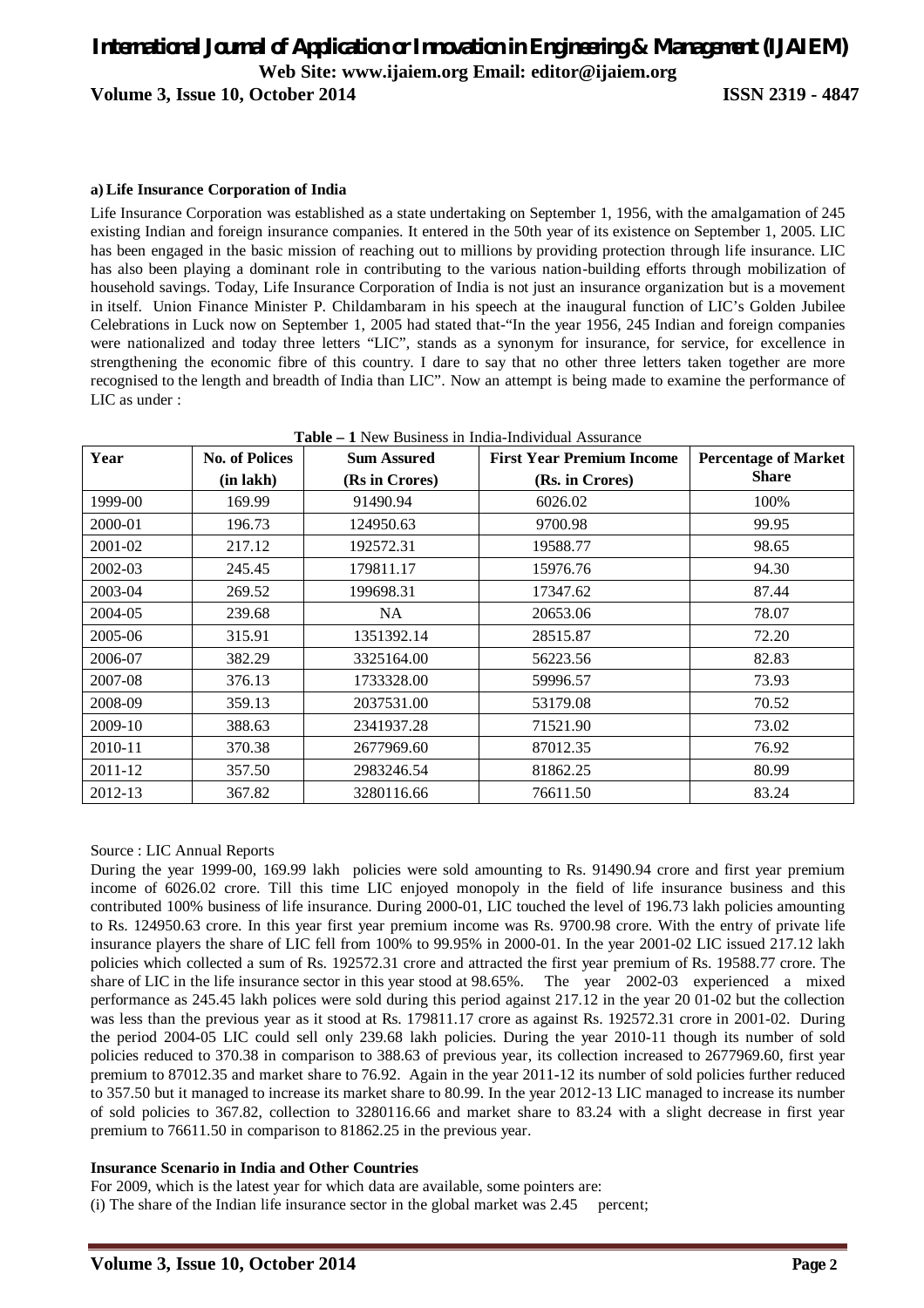### **Volume 3, Issue 10, October 2014 ISSN 2319 - 4847**

- (ii) The share of Indian non-life insurance premium in the global non-life premium was as low as 0.46 per cent;
- (iii) In life insurance business India ranked ninth among 156 countries; and
- (iv) In non-life insurance business India ranked 26th among the same countries.

### **There are other pointers as well (IRDA, 2009 - 10), namely**:

- (i)the Indian life insurance industry recorded a premium income of Rs 2,65,450 crore in 2009–10 as against Rs 2,21,785 crore in the previous year;
- (ii) in the life insurance sector, the share of the private sector in total premium income was approximately 30 per cent in both 2008–09 and 2009–10;
- (iii) while LIC, which represents the public sector, registered a growth of 19.69 per cent in 2009–10 over 2008–09, the growth of the private sector was higher at 23.06 per cent during this period;
- (iv) the gross direct premium income of the non-life insurance sector in India was Rs 30,351.83 crore in 2008–09 and Rs 34,620.45 core in 2009–10;and
- (v) in the non-life insurance industry, the share of the public sector in gross direct premium income was approximately 59 per cent in both 2008–09 and 2009–10. Moreover, while the public sector registered a growth of 14.49 per cent in 2009 -10, the growth in private sector gross direct premium income was lower at 13.44 per cent.

According to the study, India's insurance market has grown over the past six years. Liberalisation of the sector has enabled the entry of a number of new players who have contributed to the growth, (over 40 per cent per annum), by enhancing product awareness and promoting consumer education and information. However, the market is still in a nascent stage.

### **Insurance Penetration and Density in India**

Two important indicators of the level of development of the insurance sector in any country are:

- (i) Level of insurance penetration which is measured as the percentage of insurance premium in gross domestic product (GDP); and
- (ii) Insurance density ratio (wherein insurance density is defined as the per capita expenditure on insurance premium and is directly correlated with per capita GDP).

Both insurance penetration and density have increased significantly over the years, especially with the opening up of the insurance industry to the private sector. However, the increase has been marginal as far as the non-life insurance sector is concerned. While the density of life insurance in India grew from US1\$ 9.1 in 2001 to US\$ 47.7 in 2009, the density in the non-life insurance industry for the same period grew from US\$ 2.4 to US\$ 6.7. Advertising initiatives were limited to the print and electronic media, which mainly promoted LIC's products as being tax saving tools for salaried individuals. According to consumer feedback, the problem has been exacerbated due to:

- agents' inability to clearly explain the features of the products;
- lengthy documents that are not user friendly; and
- the perception that agents are only concerned with their commissions.

The survey tried to find out from the respondents that on whose persuasion they have purchased the particular insurance policy held by them at that time. For this they were given two options. Option-I suggests that they have purchased the insurance policy on their own knowledge and Option-II relates to the information provided to them through relation basis including insurance agents, friends, relatives, etc. However, 20 persons i.e. 4.71% did not show any response. Thus the survey brought into light the fact that most people are self driven and have good knowledge about insurance sector when it comes to purchase of insurance policy.

| <b>Parameters</b>     | No. of respondents | Percentage of respondents |
|-----------------------|--------------------|---------------------------|
| Self awareness        | $27^{\circ}$       | 63.76                     |
| <b>Relation</b> basis | 134                | 31.53                     |
| No response           |                    | 4.71                      |

**Knowledge about Life Insurance Policy**

**Knowledge about Insurance Policy**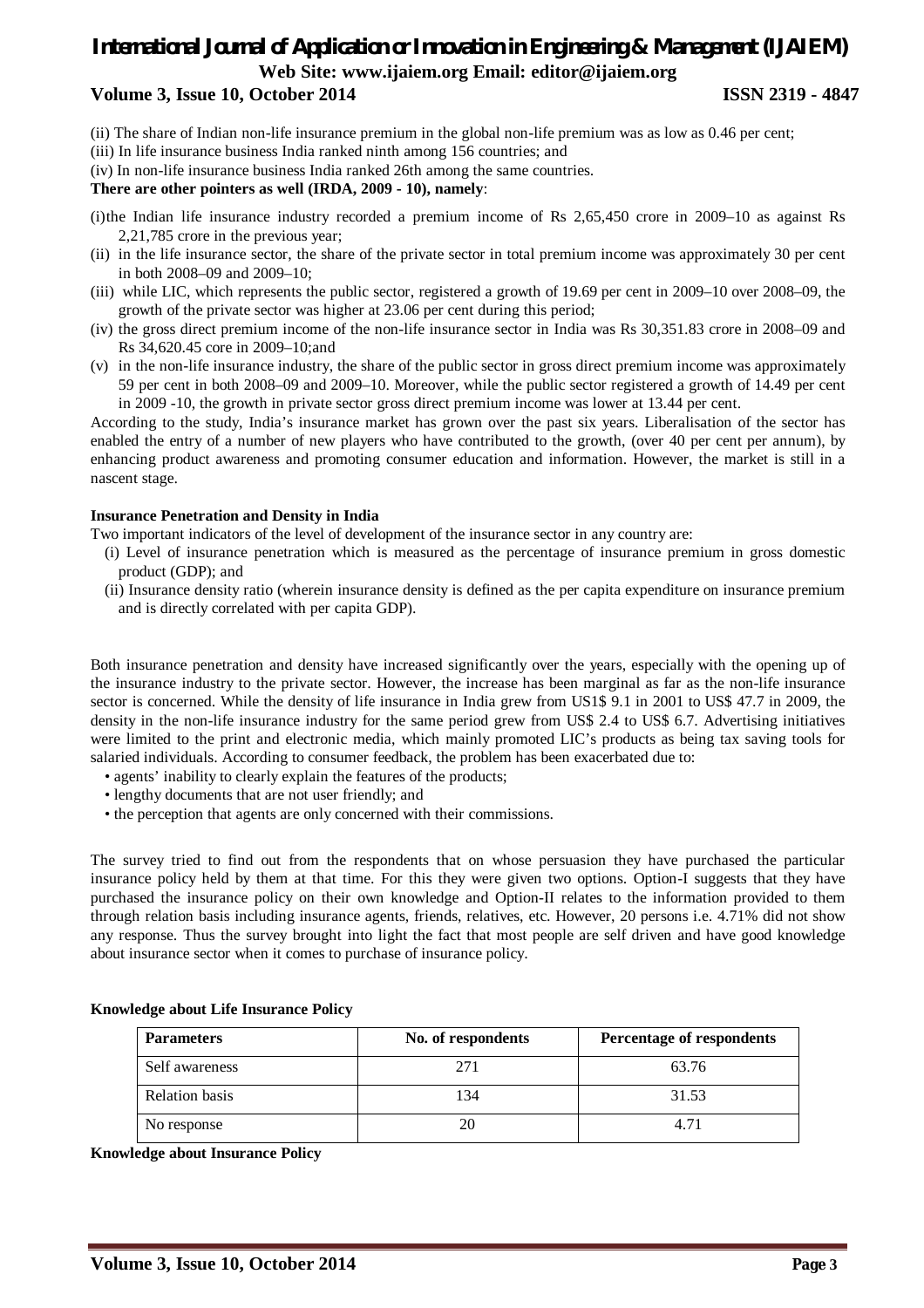**Volume 3, Issue 10, October 2014 ISSN 2319 - 4847**



### **(ii) Preference for Life Insurance Sector**

The research survey also tried to find out the preferred sector by the respondents for getting the life insurance cover. Of the two sectors *i.e.* Public sector, which includes the Life Insurance Corporation of India, and the Private Sector Life Insurance Companies, 77.18% respondents showed their liking for the LIC while 19.29% preferred the Private Sector Life Insurance Companies. The survey thus produces the result that still the majority of people favour the public sector life insurance company LIC, to the private sector life insurance companies.

### **Preference for Life Insurance Sector**

| <b>Parameters</b>   | No. of respondents | Percentage of respondents |
|---------------------|--------------------|---------------------------|
| Public Sector (LIC) | 328                | 77.18                     |
| Private Sector      |                    | 19.29                     |
| Cannot Say          |                    | 3.53                      |

### **Preference for Life Insurance Sector**



### **(iii) Reason for Preference to LIC/Private Sector Life Insurance Company**

It was thought necessary to find out the main reason behind opting the particular sector of life insurance, *i.e.* public sector or private sector by the respondents. The research survey provided the fact that in the field of Public Sector Life Insurance Company, LIC "Trust" was the dominant factor responsible for its preference as of the 328 respondents who showed their preference for LIC, 64.33% responded for the "Trust" it enjoyed in the minds of general public. On the other hand in case of private sector life insurance companies it was "large range of policies" which attracted the people towards it as it got 41.46% responses from the total respondents of 82 people who showed their preference for private sector life insurance companies.

### **Reason for Preference to LIC/Private Sector**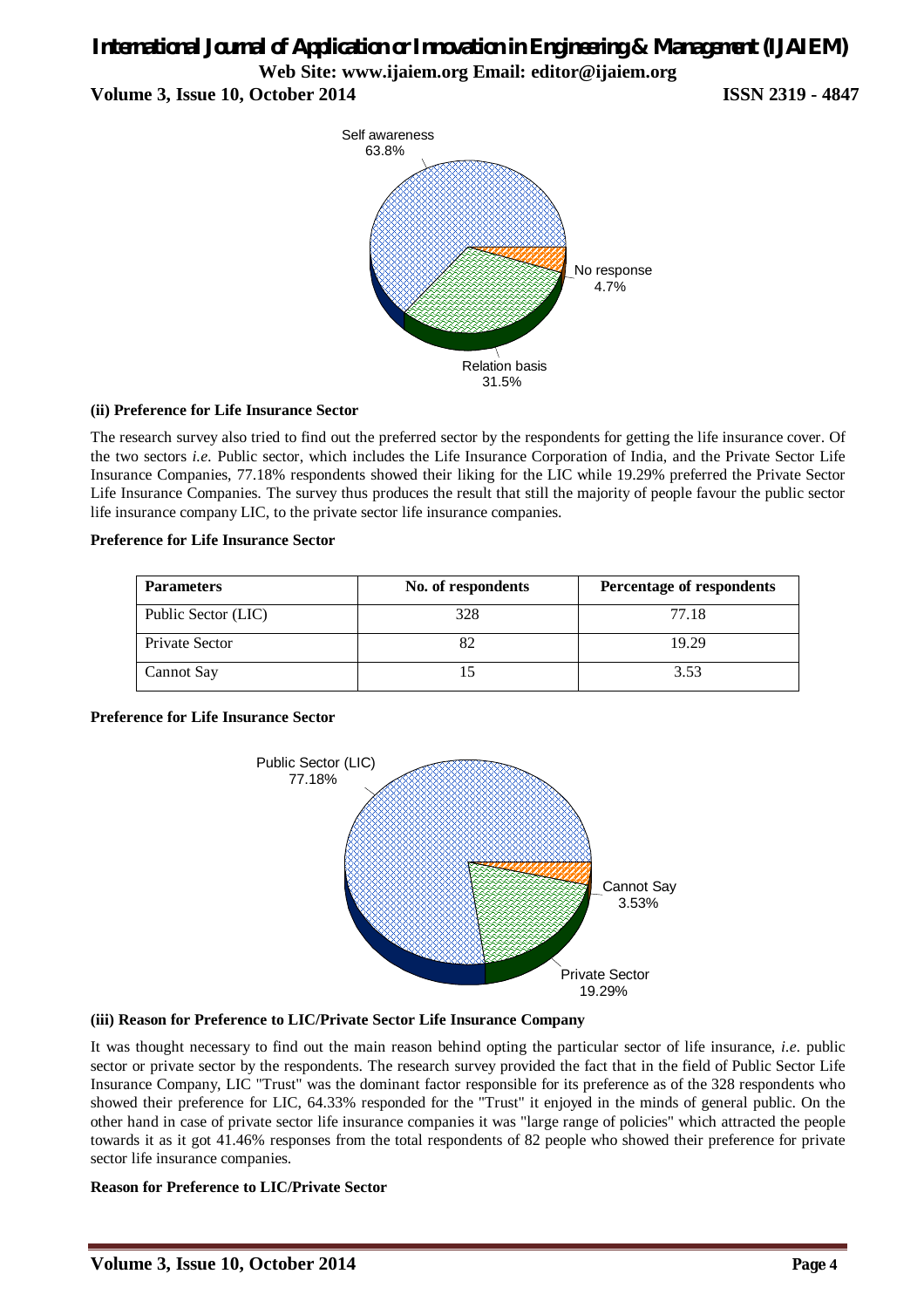### *International Journal of Application or Innovation in Engineering & Management (IJAIEM)* **Web Site: www.ijaiem.org Email: editor@ijaiem.org Volume 3, Issue 10, October 2014 ISSN 2319 - 4847**

| <b>Parameters</b>       | <b>Public Sector</b> |                              | <b>Private Sector</b> |                              |
|-------------------------|----------------------|------------------------------|-----------------------|------------------------------|
|                         | No.of<br>respondents | Percentage of<br>respondents | No. of<br>respondents | Percentage of<br>respondents |
| Convenient to approach  | 57                   | 17.38                        | 22                    | 26.83                        |
| Trust                   | 211                  | 64.33                        | 21                    | 25.61                        |
| Past experience         | 41                   | 12.50                        | 4                     | 4.88                         |
| Large range of policies | 18                   | 5.49                         | 34                    | 41.46                        |
| Any other reason        | 01                   | 0.30                         | 01                    | 1.22                         |
| <b>Total</b>            | 328                  | <b>100</b>                   | 82                    | <b>100</b>                   |

### **Reason for Preference to LIC/Private Sector**



The survey brings into light the important fact that be it public sector or private sector life insurance company people have gone for them mainly for getting the benefits of both the protection as well a security as 49.70% respondents in case of LIC and 46.35% respondents in case of private sector life insurance companies have voted for preferring insurance policy that could provide the benefits of security cum investment returns.

### **Reason for Opting Life Insurance Policy**

**(iv) Reason for Opting Life Insurance Policy**

| <b>Parameters</b> | <b>Public Sector</b>  |                              | <b>Private Sector</b> |                              |
|-------------------|-----------------------|------------------------------|-----------------------|------------------------------|
|                   | No. of<br>respondents | Percentage of<br>respondents | No. of<br>respondents | Percentage of<br>respondents |
| Investment        | 37                    | 11.28                        | 12                    | 14.63                        |
| Security          | 128                   | 39.02                        | 32                    | 39.02                        |
| <b>Both</b>       | 163                   | 49.70                        | 38                    | 46.35                        |
| <b>Total</b>      | 328                   | 100                          | 82                    | <b>100</b>                   |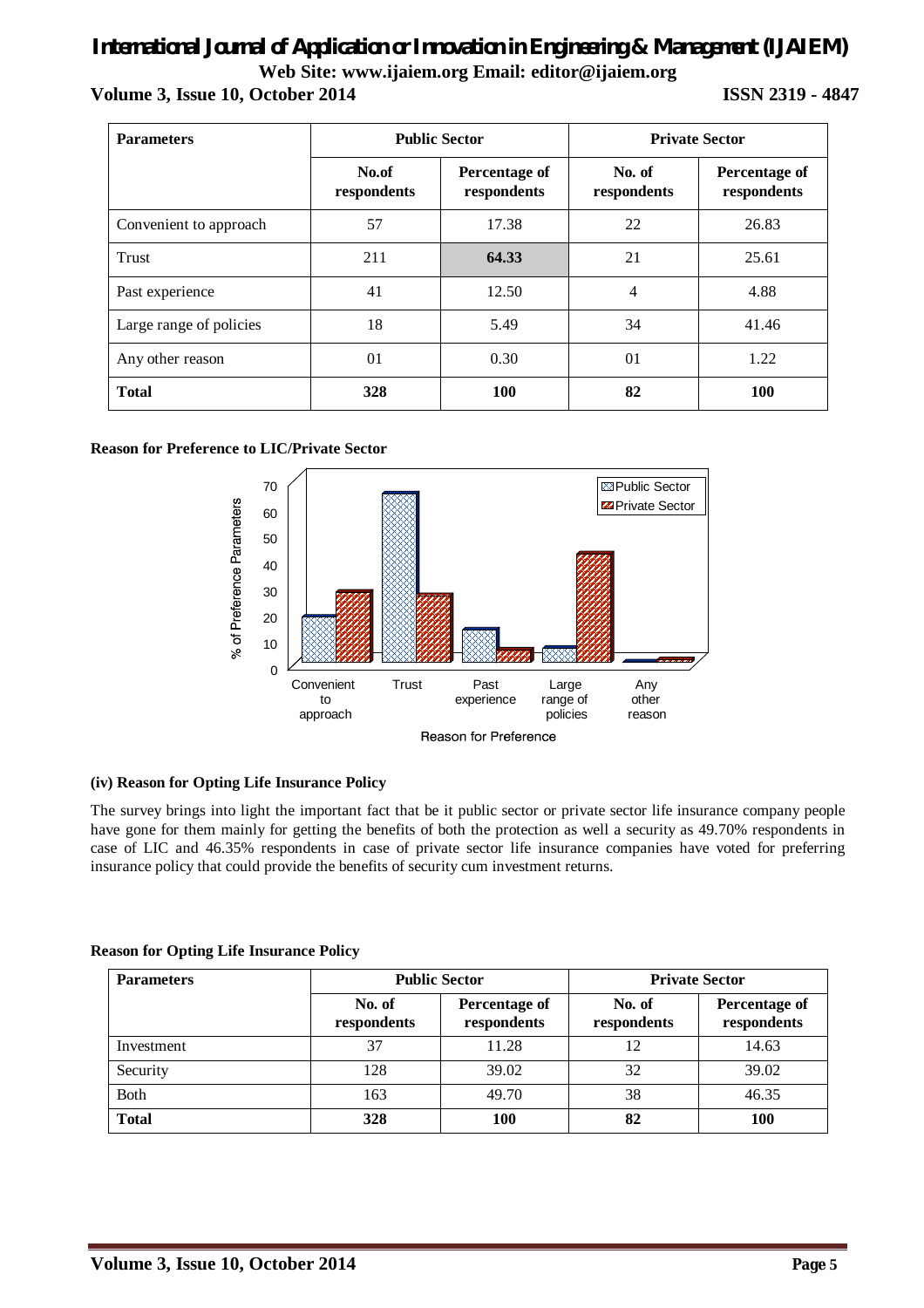### *International Journal of Application or Innovation in Engineering & Management (IJAIEM)* **Web Site: www.ijaiem.org Email: editor@ijaiem.org Volume 3, Issue 10, October 2014 ISSN 2319 - 4847**

**Reason for Opting Life Insurance Policy**



### **(v) Area of Improvement for LIC**

The entry of private sector life insurance players in the insurance industry has put enormous pressure on the public sector Life Insurance Corporation of India and has been adopting new methods of marketing to maintain its competing position in the market. The research survey tried to find out from the respondent the areas of improvement for LIC. Majority of respondents were still of the opinion that LIC should improve its services (33.94%) besides increasing internet connectivity (22.59%), enhancing office efficiency (20.94%) and employing young people (19.53%) in order to retain its position and continue to be market leader in future times to come.

### **Areas of Improvement for LIC**

| <b>Parameters</b>              | No. of respondents | Percentage of respondents |
|--------------------------------|--------------------|---------------------------|
|                                |                    |                           |
| In terms of service            | 140                | 32.94                     |
| Increase internet connectivity | 96                 | 22.59                     |
| Office efficiency              | 89                 | 20.94                     |
| Employ dynamic people          | 83                 | 19.53                     |
| Any other                      | 08                 | 1.88                      |
| No response                    | 09                 | 2.12                      |

**Areas of Improvement for LIC**



### **(vi) Areas of Improvement for Private Life Insurance Companies**

The private sector life insurance companies are the new entrants in the field of insurance business in India and their journey is mere 5 years old. Since they are new they do not face the type of problems being faced by public sector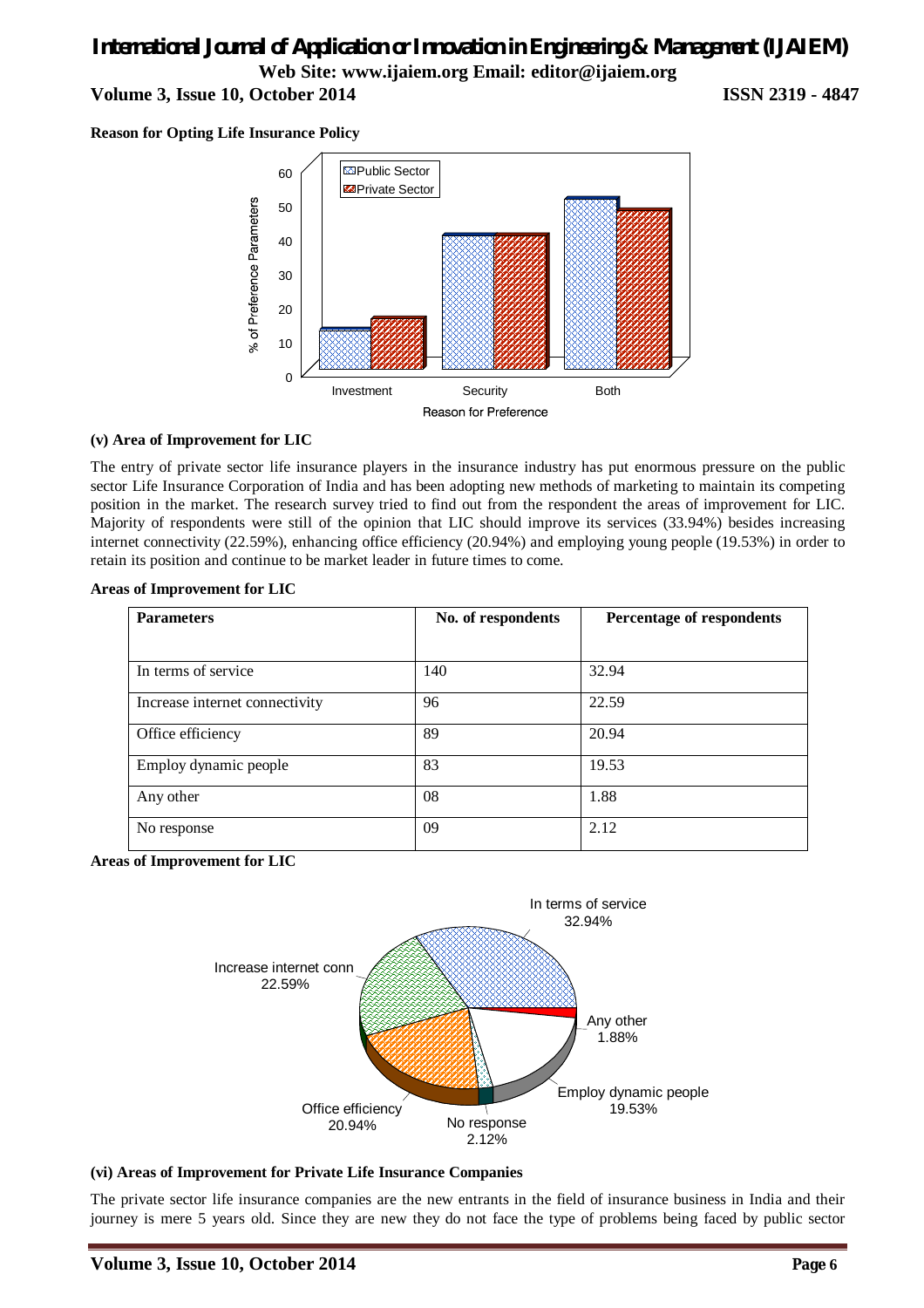### *International Journal of Application or Innovation in Engineering & Management (IJAIEM)* **Web Site: www.ijaiem.org Email: editor@ijaiem.org Volume 3, Issue 10, October 2014 ISSN 2319 - 4847**

company, LIC, as their offices are well maintained and decorated, are closely linked with internet facilities, have employed young attractive workforce and are providing better customer services. As per the survey 56.48% of the respondent said that the private sector companies should promote confidence building measures and 33.88% respondents were of the view that these companies do not disclose all the relevant information related to the policy to them. This is indeed a serious situation and needs to be looked up and act accordingly and timely.

### **Areas of Improvement for Private Life Insurance Companies**

| <b>Parameters</b>         | No. of respondents | Percentage of respondents |
|---------------------------|--------------------|---------------------------|
| Improve public confidence | 240                | 56.48                     |
| Disclose all information  | 144                | 33.88                     |
| <b>Both</b>               | 27                 | 6.35                      |
| Any other                 | 06                 | 1.41                      |
| No response               | 08                 | 1.88                      |

**Areas of Improvement for Private Life Insurance Companies**



### **Conclusion**

The study focused on awareness parameters such as life insurance, health insurance and general insurance, as well as the socio-economic characteristics of insured and uninsured households as defined in this study. The study also examined insurance awareness with regard to rights and duties and the grievance and dispute resolution mechanism. It covered major states and union territories in India and attempted to bring out zonal, interstate, and insured–uninsured comparisons of various awareness parameters.

### **Socio-economic Profile of the Insured and Uninsured Households**

The results of the study suggest that a higher proportion of insured households are both salaried and regular wage earners or are self employed. In contrast, the proportion of labourers is greater among the uninsured households. The study also revealed that average annual income, expenditure and savings of insured households are significantly higher than that of their uninsured counterparts. As expected, the urban households were found to be better off than the rural households.

### **Policy Recommendations**

The research findings have brought out the fact that people are not able to clearly comprehend the extent of coverage being offered under particular insurance plans, resulting in low insurance penetration and this has varied economic and sociological explanations such as: (i) low propensity for life insurance whereby one-fourth of the households did not consider life insurance as important; (ii) affordability, due to which 56.2 per cent of the uninsured households indicated that insurance is 'too expensive'; (iii) availability and range of insurance products, wherein 29.0 per cent of uninsured households felt there is a limited range of insurance products and services; (iv)nearly 10.0 per cent of the households felt that insurance services are poor; and (v) the major determining factor being lack of awareness of life insurance across both rural and urban parts of the country, even though a third of the uninsured households agreed to opt for insurance if it is linked to a credit facility.